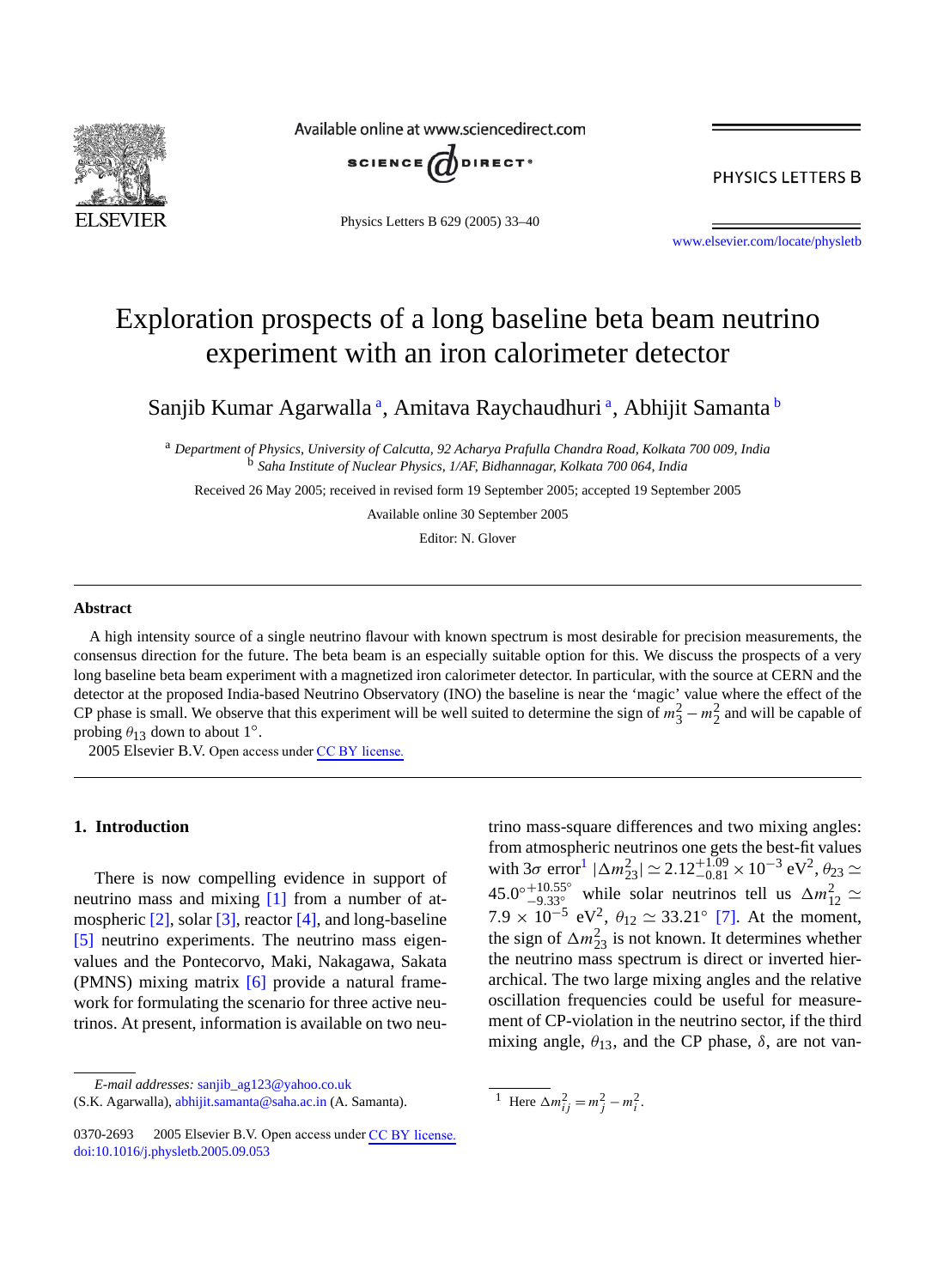<span id="page-1-0"></span>ishingly small. The current bound on the former is  $\sin^2 \theta_{13} < 0.05$  (3 $\sigma$ ) [\[8,9\]](#page-6-0) while the latter is unconstrained.

A number of possible high-precision neutrino oscillation experiments are being designed to shed light on  $\theta_{13}$ ,  $\delta$ , and the sign of  $\Delta m_{23}^2$ : among these are super-beams (very intense conventional neutrino beams) [\[10–12\],](#page-6-0) neutrino factories (neutrino beams from boosted-muon decays) [\[13\],](#page-6-0) improved reactor experiments [\[14\],](#page-6-0) and more recently  $\beta$  beams (neutrinos from boosted-ion decays) [\[15–17\].](#page-6-0)

Here we focus on a long baseline ( $\sim$  several thousand km)  $\beta$  beam experiment in conjunction with a magnetized iron calorimeter detector with charge identification capability. The proposal for a detector of this type (ICAL) is being evaluated by the INO Collaboration [\[18\].](#page-7-0) We consider the beta beam source to be located at CERN. To maintain collimation over such long baselines, the beta beam has to be boosted to high *γ* . The longer baseline captures a matter-induced contribution to the neutrino parameters, essential for probing the sign of  $\Delta m_{23}^2$ . The CERN–INO distance happens to be near the so-called 'magic' baseline [\[19\]](#page-7-0) for which the results are relatively insensitive to the yet unconstrained CP phase. This permits such an experiment to make precise measurements of the mixing angle  $\theta_{13}$  avoiding the degeneracy issues [\[20\]](#page-7-0) which plague other baselines.

#### **2. The** *β* **beam**

The beta beam, an idea put forward by Zucchelli [\[15\],](#page-6-0) is connected with the production of a pure, intense, collimated beam of electron neutrinos or their antiparticles via the beta decay of accelerated radioactive ions circulating in a storage ring [\[21\].](#page-7-0) In particular, such a beam can be produced with the help of the existing facilities at CERN. An intense proton driver and a hippodrome-shaped decay ring are the essential requirements for this programme.

It has been proposed to produce *νe* beams through the decay of highly accelerated <sup>18</sup>Ne ions and  $ν̄<sub>e</sub>$  from  ${}^{6}$ He [\[21\].](#page-7-0) Using the SPS accelerator at CERN, it will be possible to access  $\gamma \sim 100$  for completely ionized <sup>18</sup>Ne and  $\gamma \sim 60$  for <sup>6</sup>He. The ratio between the two boost factors is fixed by the necessity of using the same ring for both ions. It is envisaged to have both beams simultaneously in the ring. Such an arrangement will result in a  $v_e$  as well as a  $\bar{v}_e$  beam pointing towards a distant target. Higher values of  $\gamma$ , as required for longer baselines to INO from CERN, for example, can be achieved by upgrading the SPS with superconducting magnets or by making use of the LHC. The reach of the LHC will be  $\gamma = 2488$  (<sup>6</sup>He) and  $\gamma = 4158$ ( 18Ne) [\[22\].](#page-7-0) The beta beam is almost *systematic* free.

 $\bar{v}_e$  are produced by the super-allowed  $\beta^-$  transition  ${}_{2}^{6}\text{He} \rightarrow {}_{3}^{6}\text{Li} + e^{-} + \bar{\nu}_{e}$ . The half-life of  ${}_{2}^{6}\text{He}^{++}$ is 0.807 s and the *Q* value of the reaction is  $E_0 =$ 3*.*507 MeV. Neutrino beams can be produced by the super-allowed  $\beta^+$  transition  ${}^{18}_{10}Ne \rightarrow {}^{18}_{9}F + e^+ +$ *νe*, having the half-life 1.672 s and the *Q* value,  $E_0 = 3.424$  MeV. According to feasibility studies [\[23,24\],](#page-7-0) the number of injected ions in case of antineutrinos can be  $2.9 \times 10^{18}$  yr<sup>-1</sup> and for neutrinos  $1.1 \times 10^{18}$  yr<sup>-1</sup>.

# **3. Neutrino fluxes**

Neglecting small Coulomb corrections, the differential width of *β*-decay is described by

$$
\frac{d^2\Gamma^*}{d\Omega^* dE_v^*} = \frac{1}{4\pi} \frac{\ln 2}{m_e^5 f t_{1/2}} (E_0 - E_v^*) {E_v^*}^2
$$
  
 
$$
\times \sqrt{(E_0 - E_v^*)^2 - m_e^2},
$$
 (1)

where  $m_e$  is the electron mass and  $E^*_{\nu}$  is the neutrino energy.<sup>2</sup> Here  $E_0$  represents the electron end-point energy,  $t_{1/2}$  is the half life of the decaying ion in its rest frame and

$$
f(y_e) = \frac{1}{60y_e^5} \left\{ \sqrt{1 - y_e^2} (2 - 9y_e^2 - 8y_e^4) + 15y_e^4 \log \left[ \frac{y_e}{1 - \sqrt{1 - y_e^2}} \right] \right\},\tag{2}
$$

where  $y_e = m_e/E_0$ .

Since the spin of the parent nucleus is zero, it decays isotropically and there is no angular dependence in its rest frame. The Jacobian,  $J = \gamma(1 - \gamma)$  $\beta$  cos  $\theta$ )]<sup>-1</sup>, connects the rest frame quantities (cos  $\theta^*$ ,  $E_{\nu}^{*}$ ) to the lab frame ones (cos  $\theta$ ,  $E_{\nu}$ ).

<sup>&</sup>lt;sup>2</sup> The quantities with (without)  $*$  refer to the rest (lab) frame.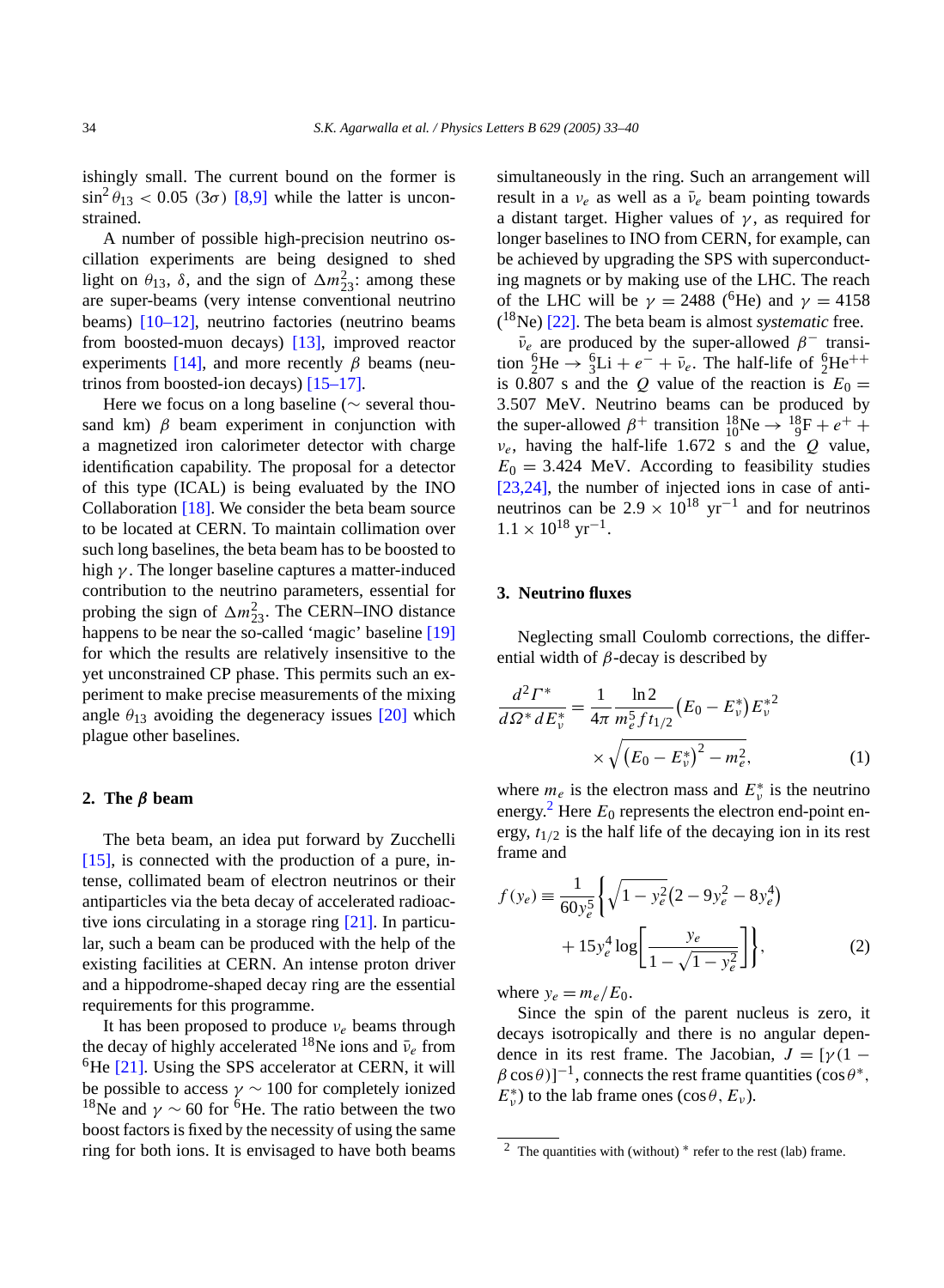The flux *N* is related to *Γ* by the radioactive decay law

$$
\frac{d^2N}{dE_v dt} = g\gamma \tau \frac{d\Gamma}{dE_v},\tag{3}
$$

where  $g$  is the number of injected ions per unit time and  $\tau$  is the lifetime of that ion in its rest frame.

We replace  $d\Omega$  by  $dA/L^2$ , where  $dA$  is the small area of the detector and *L* is the distance between the source and the detector. So, using Eqs. [\(1\) and \(3\),](#page-1-0) the number of electron neutrinos, within the energy range  $E_v$  to  $E_v + dE_v$ , hitting unit area of the detector located at a distance *L* aligned with the straight sections of the storage ring in time *dt* is given by

$$
\frac{d^3 N}{dA dE_v dt}\Big|_{\text{lab}}
$$
\n
$$
= \frac{1}{4\pi L^2} \frac{\ln 2}{m_e^5 f t_{1/2}} \frac{g\tau}{\gamma (1 - \beta \cos \theta)}
$$
\n
$$
\times (E_0 - E_v^*) E_v^{*2} \sqrt{(E_0 - E_v^*)^2 - m_e^2},
$$
\n(4)

where  $E_v^* = \gamma E_v (1 - \beta \cos \theta)$ .

 $8e+0f$ 

 $7e+06$ 

 $6e + 06$ 

 $5e+06$  $\tilde{\Xi}$ 4e+06

 $3e + 06$ 

 $2e + 06$ 

 $1e+06$  $\mathbf 0$  Neutrino

 $y = 3340$ 

 $\overline{2}$ 

6  $\,8\,$  $10$  $12$  $14$ 

Energy (GeV)

 $\overline{0}$ 

From a technical point of view, it is not difficult to achieve designs aiming at higher *γ* by direct extrapolation of existing facilities [\[22,23\].](#page-7-0) The neutrino parameters we are interested to explore require a "high" *γ* option ( $\gamma \ge 1500$ ) which would be accessible, as noted earlier, in the LHC era at CERN.

We discuss below the physics reach of a *β* beam using a magnetized iron calorimeter detector, of the type being considered by the India-based Neutrino Observatory (INO) Collaboration. For the long baselines suitable for a rich physics harvest, the iron

calorimeter detector (ICAL) being examined for INO provides a favourable target. The site for this Observatory has been narrowed down to one of two possible locations (a) Rammam in the Darjeeling Himalayas (latitude =  $27°2'$ N, longitude =  $88°16'E$ ) or (b) Singara (PUSHEP) in the Nilgiris (latitude  $=$  $11°5'$  N, longitude = 76°6' E). In the following, we show that ICAL will be an attractive choice for a very long baseline *β* beam experiment, with the source at CERN, Geneva  $(L = 6937 \text{ km}$  (Rammam), 7177 km (PUSHEP)). The unoscillated neutrino and anti-neutrino fluxes reaching the detector are depicted in Fig. 1.

It is noteworthy that the large CERN to INO distance ensures a significant matter effect contribution enabling a determination of the mass hierarchy. At the same time, it matches the so-called 'magic' baseline [\[19\]](#page-7-0) where the results become insensitive to the unknown CP phase *δ*. This permits a clean measurement of *θ*13.

# **4. Three flavour oscillations**

Here we briefly summarize the notations and conventions that will be followed. The neutrino flavour states  $|v_{\alpha}\rangle$  ( $\alpha = e, \mu, \tau$ ) are linear superpositions of the mass eigenstates  $|v_i\rangle$  ( $i = 1, 2, 3$ ) with masses  $m_i$ , i.e.,  $|v_{\alpha}\rangle = \sum_{i} U_{\alpha i} |v_{i}\rangle$ . Here *U* is the 3 × 3 unitary matrix parametrized as (ignoring Majorana phases):

$$
U = V_{23}W_{13}V_{12},\tag{5}
$$





 $\overline{16}$  $\overline{18}$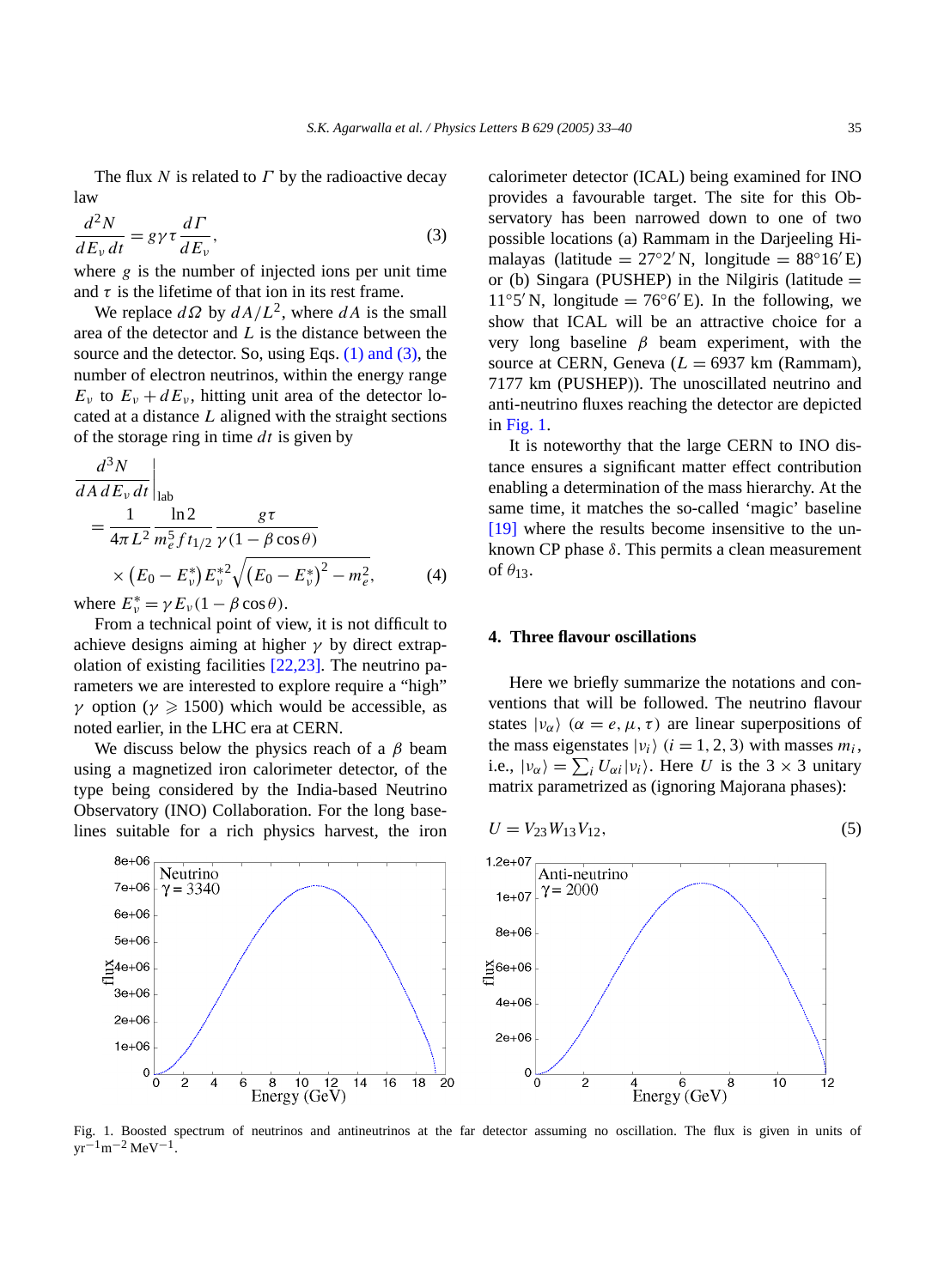<span id="page-3-0"></span>where

$$
V_{12} = \begin{pmatrix} c_{12} & s_{12} & 0 \\ -s_{12} & c_{12} & 0 \\ 0 & 0 & 1 \end{pmatrix},
$$
  
\n
$$
W_{13} = \begin{pmatrix} c_{13} & 0 & s_{13}e^{-i\delta} \\ 0 & 1 & 0 \\ -s_{13}e^{i\delta} & 0 & c_{13} \end{pmatrix},
$$
  
\n
$$
V_{23} = \begin{pmatrix} 1 & 0 & 0 \\ 0 & c_{23} & s_{23} \\ 0 & -s_{23} & c_{23} \end{pmatrix},
$$
 (6)

where  $c_{12} = \cos \theta_{12}$ ,  $s_{12} = \sin \theta_{12}$ , etc., and  $\delta$  denotes the CP-violating (Dirac) phase. The probability that an initial  $v_f$  of energy *E* gets converted to a  $v_g$  after traveling a distance *L* in vacuum is

$$
P(\nu_f \to \nu_g) = \delta_{fg} - 4 \sum_{j>i} \text{Re}(U_{fi}^* U_{gi} U_{fj} U_{gj}^*)
$$
  

$$
\times \sin^2 \left( 1.27 \Delta m_{ij}^2 \frac{L}{E} \right)
$$
  

$$
\pm 2 \sum_{j>i} \text{Im}(U_{fi}^* U_{gi} U_{fj} U_{gj}^*)
$$
  

$$
\times \sin \left( 2.54 \Delta m_{ij}^2 \frac{L}{E} \right).
$$
 (7)

In the above, *L* is expressed in km, *E* in GeV and  $\Delta m^2$ in eV<sup>2</sup>. The '−' ('+') refers to neutrinos (antineutrinos).

Neutrino interactions in matter modify the oscillation probability. Interactions of the *νe* occur through both charged and neutral weak currents making an additional contribution to its mass while the muon- and tau-neutrinos get contributions only through the neutral interaction. This alters both the mass splittings as well as the mixing angles. The general expression for the oscillation probability is messy. The appearance probability ( $v_e \rightarrow v_\mu$ ) in matter, upto second order in the small parameters  $\alpha = \Delta m_{12}^2 / \Delta m_{13}^2$  and sin 2 $\theta_{13}$ , is [\[25\]:](#page-7-0)

$$
P_{e\mu} \simeq \sin^2 2\theta_{13} \sin^2 \theta_{23} \frac{\sin^2[(1-\hat{A})\Delta]}{(1-\hat{A})^2}
$$
  
\n
$$
\pm \alpha \sin 2\theta_{13} \xi \sin \delta \sin \Delta
$$
  
\n
$$
\times \frac{\sin(\hat{A}\Delta)}{\hat{A}} \frac{\sin[(1-\hat{A})\Delta]}{(1-\hat{A})}
$$
  
\n
$$
+ \alpha \sin 2\theta_{13} \xi \cos \delta \cos \Delta
$$

$$
\times \frac{\sin(A\Delta)\sin[(1-A)\Delta]}{\hat{A}} \n+ \alpha^2 \cos^2 \theta_{23} \sin^2 2\theta_{12} \frac{\sin^2(\hat{A}\Delta)}{\hat{A}^2},
$$
\n(8)

where

$$
\Delta \equiv \frac{\Delta m_{13}^2 L}{4E}, \qquad \xi \equiv \cos \theta_{13} \sin 2\theta_{12} \sin 2\theta_{23},
$$
  

$$
\hat{A} \equiv \pm \frac{2\sqrt{2}G_{F}n_{e}E}{\Delta m_{13}^2}.
$$

*GF* and *ne* are the Fermi coupling constant and the electron density in matter, respectively. The sign of the second term is positive (negative) for  $v_e \rightarrow v_\mu$  $(v_{\mu} \rightarrow v_{e})$ . The sign of *A* is positive (negative) for neutrinos (antineutrinos) with normal hierarchy and it is opposite for inverted hierarchy. We have checked numerically that for low  $\theta_{13}$  ( $\lesssim 4^{\circ}$ ) the results from the above approximate expression agree well with those from the exact three flavor oscillation formula. For higher values of  $\theta_{13}$  though agreement of a qualitative nature remains, the actual results differ by upto ∼35%.

One of the complications which needs to be addressed in the extraction of the neutrino properties is the issue of parameter degeneracies [\[20\];](#page-7-0) namely, that different sets of values of these parameters can result in the same predictions. It is imperative therefore to identify situations where this degeneracy problem can be circumvented or evaded. For example, in Eq. (8), if one chooses  $sin(A\Delta) = 0$ , the  $\delta$  dependence disappears and thus a clean measurement of the hierarchy and  $\theta_{13}$  is possible without any correlation with the CP phase  $\delta$  [\[19\].](#page-7-0) The first non-trivial solution for this condition is  $\sqrt{2}G_F n_e L = 2\pi$ . For an approximately isoscalar (one electron per two nucleons) medium of constant density  $\rho$  this equation gives an estimate of the size of this 'magic' baseline *L*magic:

$$
L_{\text{magic}} \text{ [km]} \approx 32726 \frac{1}{\rho \text{ [g/cm}^3\text{]}}.\tag{9}
$$

In particular, for the CERN–INO path, the neutrino beam passes through the mantle of the earth where the density can be considered to be constant to a reasonable accuracy. The appropriately averaged density turns out to be  $\rho = 4.15$  g cm<sup>-3</sup> for which  $L_{\text{magic}} =$ 7886 km. The results presented in the course of our discussion are obtained by numerically solving the full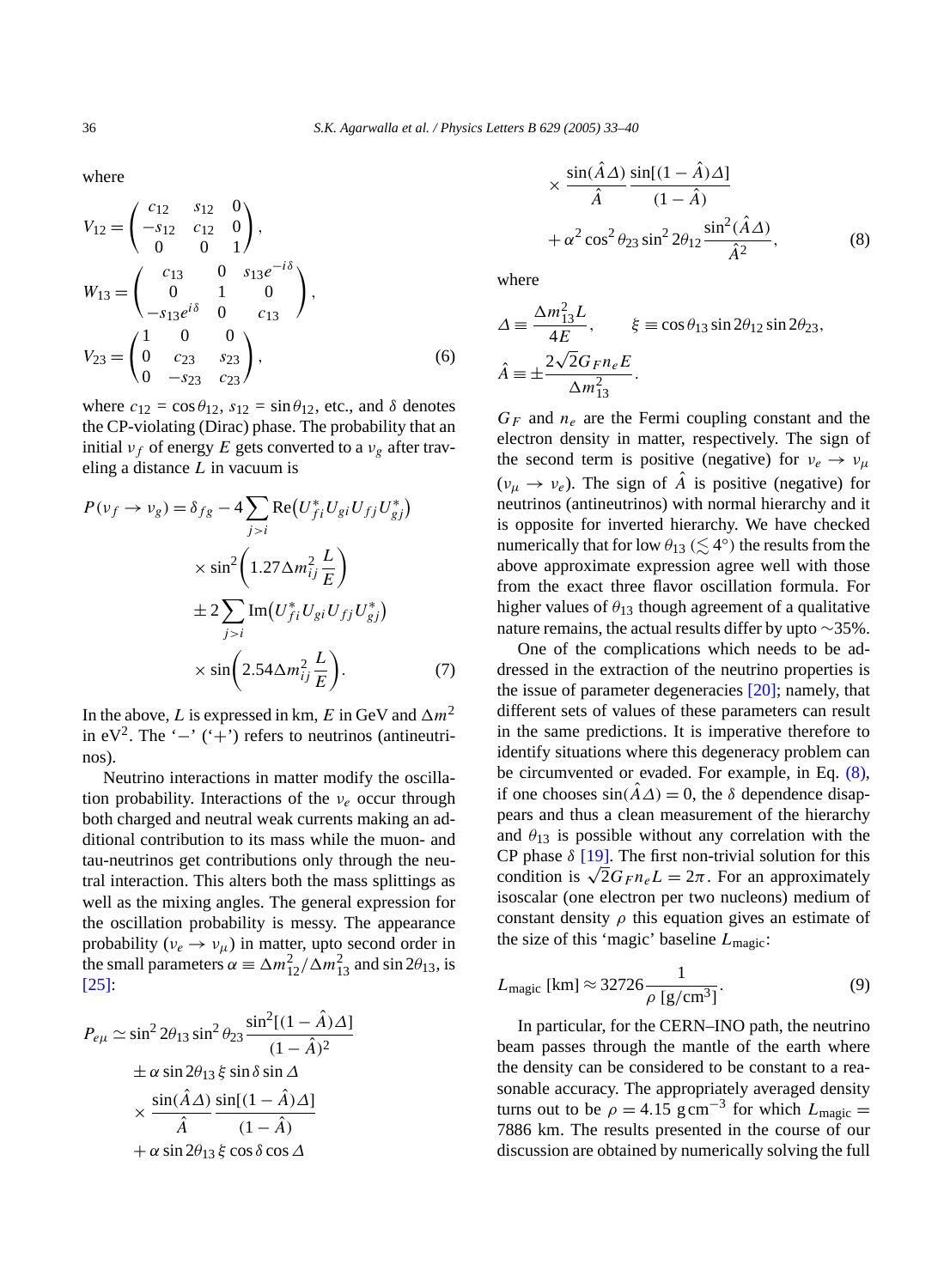three-flavour neutrino propagation equation based on the framework of Barger et al. [\[26\],](#page-7-0) including the CP phase  $\delta$  and reflect the expectations for a near-'magic' baseline.

Simulation for the ICAL design has shown excellent energy determination and charge identification capability for muons with the energies relevant here. We focus therefore on the muon neutrino appearance mode, i.e.,  $v_e \rightarrow v_\mu$  and  $\bar{v}_e \rightarrow \bar{v}_\mu$  transitions. Even though it is possible to increase the ion energy to achieve the threshold necessary for *τ* production (*ντ* appearance), it would require a very large storage ring and an enhanced storage time because of the lifetime dilatation.

## **5. Cross sections, detector**

Following the standard approach, the neutrinonucleus interaction cross section is obtained by including contributions from the exclusive channels of lower multiplicity (quasi-elastic scattering [\[27\]](#page-7-0) and singlepion production [\[28\]\)](#page-7-0), while all additional channels are incorporated as part of the deep-inelastic scattering [\[29\]](#page-7-0) cross section:

$$
\sigma_{\rm CC} = \sigma_{\rm QE} + \sigma_{1\pi} + \sigma_{\rm DIS}.\tag{10}
$$

At the low energy end, quasi-elastic events are dominant and the cross section grows rapidly for  $E_v \leq$ 1 GeV, while at the higher energies ( $E_v \ge a$  few GeV), mostly deep-inelastic scattering occurs and the cross section increases linearly with neutrino energy. At intermediate energies, both types of events contribute. In addition, resonant channels dominated by the  $\Delta(1232)$ resonance [\[28\]](#page-7-0) also take part in the process. We include all of the above. Because the neutrino energy extends up to about 20 GeV most events are deepinelastic. There is about 10% contribution of quasielastic and single-pion production events each.

The detector is assumed to be made of magnetized iron slabs with interleaved active detector elements as in the MINOS [\[30\],](#page-7-0) and proposed ICAL detector at INO [\[18\].](#page-7-0) For ICAL, glass resistive plate chambers have been chosen as the active elements. In these proposals the detector mass is almost entirely (*>*98%) due to its iron content. Here we follow the present ICAL design—a 32 kt iron detector with an energy threshold around 800 MeV. The signature for the  $v_e \rightarrow v_\mu$ 

and  $\bar{\nu}_e \rightarrow \bar{\nu}_\mu$  transitions is the appearance of prompt muons whose tracks inside the detector will be reconstructed to give the direction and energy. Simulations have shown that the charge identification efficiency is around 95% at ICAL. So  $v_\mu$  and  $\bar{v}_\mu$  will be readily distinguished. For this analysis the detector is taken to be of perfect efficiency and with no backgrounds.<sup>3</sup> Since we are very far from the source and the storage ring, the geometry of the storage ring will not play a vital role in the calculation of flux.

#### **6. Results**

# *6.1. Determination of the*  $sign(\Delta m_{23}^2)$

The CERN to INO distance is close to the 'magic' baseline (∼7000 km) where matter effects are significant and the impact of the CP phase is negligible.<sup>4</sup> Over such long baselines, measurement of the neutrino mass hierarchy becomes possible, as matter effects become sizable. Within the three neutrino mixing framework, the results on solar neutrinos prefer the dominant mass eigenstates in *νe* to have the hierarchy  $m_2 > m_1$  so that the mass-squared difference  $\Delta m_{12}^2 = m_2^2 - m_1^2 > 0$ . The sign of  $\Delta m_{23}^2$  is a remaining missing piece of information to pin down the structure of the neutrino mass matrix. The beta beam can make good progress in this direction.

[Fig. 2](#page-5-0) shows the number of events over a fiveyear period as a function of  $\theta_{13}$ , taking the direct  $(m_3^2 - m_2^2 > 0)$  and inverted  $(m_3^2 - m_2^2 < 0)$  hierarchies. $\frac{5}{7}$  The noteworthy feature of this analysis is that for the direct hierarchy, the number of events obtained from a neutrino beam could be substantial while that for the antineutrino beam would be strongly suppressed, while the opposite will be true for the inverted hierarchy. Such an asymmetry would be easy to detect using the charge identification abilities of ICAL.

<sup>3</sup> Atmospheric neutrino and other backgrounds will be eliminated by the directionality cut imposed in event selection.

<sup>4</sup> For the results which we present, we have used the CERN to Rammam  $(L = 6937 \text{ km})$  baseline. We have checked that if the baseline for the alternate PUSHEP site  $(L = 7177 \text{ km})$  is used, the results vary by less than 5%.

<sup>5</sup> Unless specified otherwise, where necessary, we use the best-fit values of the mixing parameters.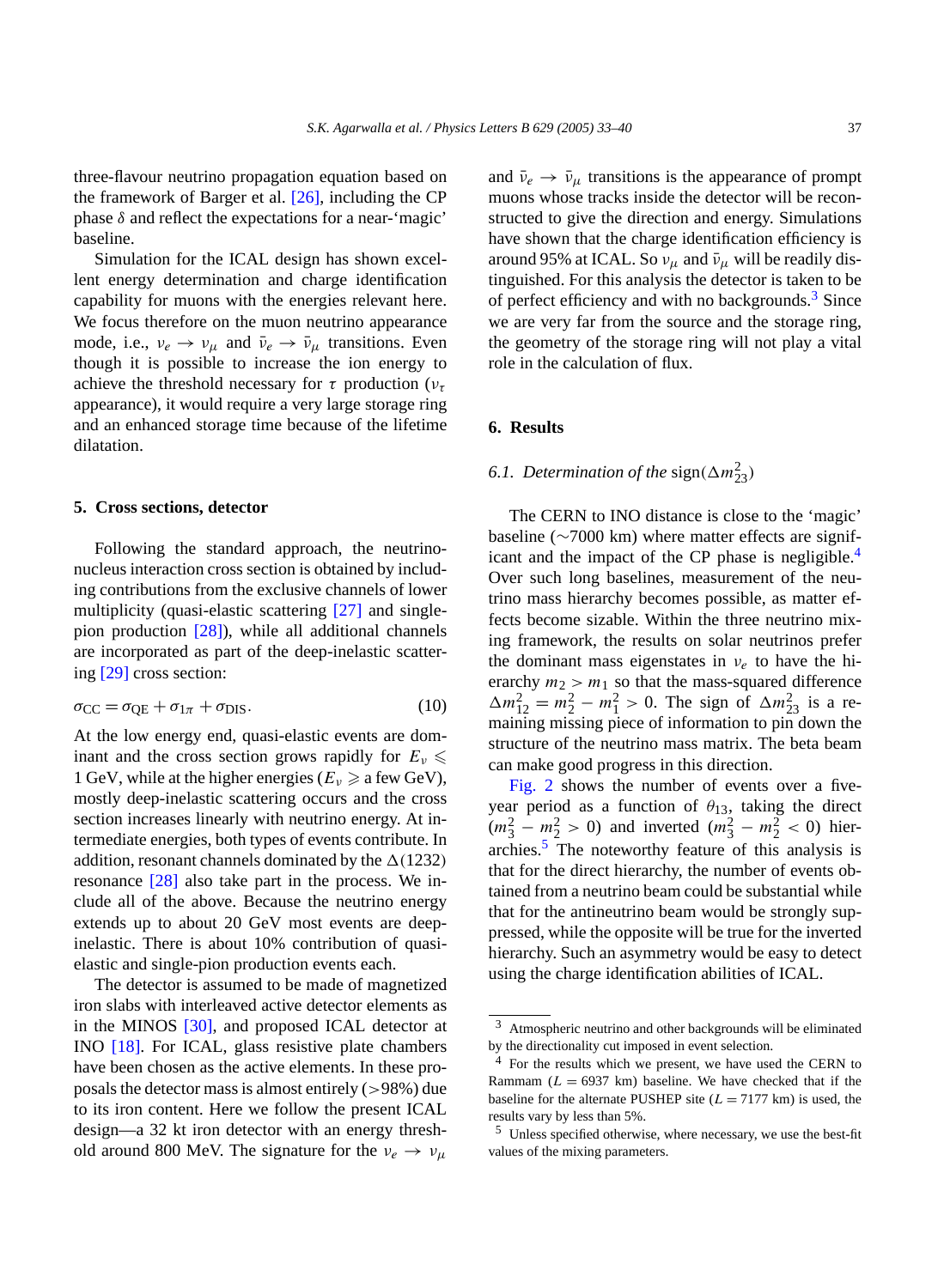<span id="page-5-0"></span>

Fig. 2. The number of events as a function of *θ*13 for neutrinos (antineutrinos) is shown in the left (right) panel. The solid (broken) curves correspond to  $\Delta m_{23}^2 < 0$  ( $\Delta m_{23}^2 > 0$ ).



Fig. 3. Variation of the number of events with  $\theta_{13}$  for *v* (left) and  $\bar{\nu}$  (right) for a 5-year run. Here,  $\Delta m_{23}^2$  is chosen positive.

The mass hierarchy can be probed at the 4.4 (4.8)*σ* level with a neutrino (antineutrino) beam for values of *θ*<sup>13</sup> as low as ∼1◦. As seen from Fig. 2, the sensitivity increases dramatically with  $\theta_{13}$ . This sensitivity will also depend on the precise value of  $\Delta m_{23}^2$ . For example, for  $\Delta m_{23}^2$  within the present  $1\sigma$  interval 1.85–2.48 × 10<sup>-3</sup> eV<sup>2</sup>, this significance varies within 3*.*5–5*.*3*σ (*4*.*6–5*.*1*σ )* for neutrinos (antineutrinos). In the above, the CP phase  $\delta$  is chosen to be 90°. As checked below, the CERN–INO baseline, close to the 'magic' value, ensures essentially no dependence of the final results on *δ*.

In this calculation, we have considered an uncertainty of  $2\%$  [\[16\]](#page-6-0) in the knowledge of the number of ions in the storage ring. Following the standard practice, we have assumed a 10% fluctuation in the cross section,  $\sigma$ . The statistical error has been added to the above in quadrature. We have neglected nuclear effects.

# *6.2. Precision measurement of θ*<sup>13</sup>

Aside from the neutrino mass hierarchy, the other major unknown in the neutrino sector is the mixing angle  $\theta_{13}$ . Here also the results for the long baseline beta beam set-up are encouraging.

In Fig. 3, we plot the number of events in 5 years as a function of *θ*<sup>13</sup> for two extreme values of *δ*. Results are shown for neutrinos and antineutrinos. The dependence on  $\delta$  is seen to be very mild—a reflection of the near 'magic' baseline. The growth of the number of events with increasing  $\theta_{13}$  is consistent with Eq. [\(8\).](#page-3-0) For these plots we have chosen  $\Delta m_{23}^2 > 0$ . In this case, as already noted in Fig. 2, the number of events for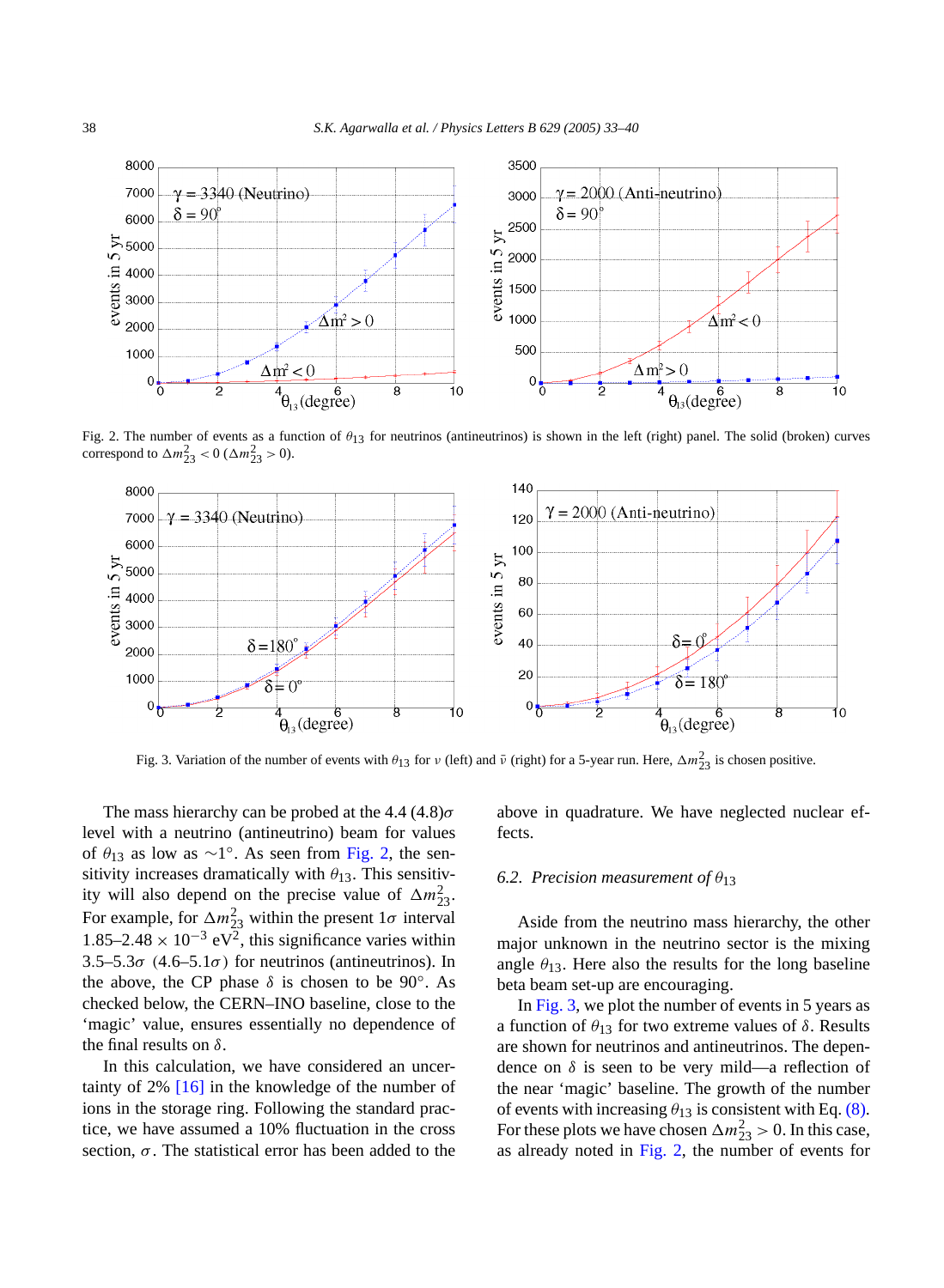<span id="page-6-0"></span>the  $\bar{\nu}_e$  beam is quite small while for  $\nu_e$  it is substantial. Therefore, for this mass hierarchy, the neutrino run must be used to extract  $\theta_{13}$  and values as small as 1◦ can be probed. For the opposite hierarchy, the antineutrino beam will give the larger number of events which can be used to determine  $\theta_{13}$ .

The estimated  $3\sigma$  errors on  $\theta_{13}$  measured to be 1° (5°) are  $^{+0.6°}_{-0.5°}$  ( $^{+2.2°}_{-1.4°}$ ) with *δ* = 0° for neutrinos. The results are somewhat worse for antineutrinos for the direct hierarchy,  $\Delta m_{23}^2 > 0$ , considered here. For the inverted hierarchy, antineutrino beams provide the better measurement.

In the extraction of  $\theta_{13}$ , a major role is played by the value of  $\Delta m_{23}^2$ . For illustration, with a neutrino beam and for  $\delta = 90^\circ$ , the  $1\sigma$  error of  $\Delta m_{23}^2$  translates to uncertainties of  $∼ ±1°$  at  $θ_{13} = 5°$  and less than  $\pm \frac{1}{4}$ <sup>o</sup> at  $\theta_{13} = 1$ <sup>o</sup>. This is for the normal hierarchy. In principle, the long baseline beta beam experiment can narrow down the permitted range of  $\Delta m_{23}^2$ . However, it is very likely that this improvement will be achieved in the meanwhile by other experiments.

The effect of  $\delta$  is negligibly small for neutrinos as seen in [Fig. 3](#page-5-0) (left). To estimate the effect of *δ* for the case of antineutrinos we vary it over its whole range and find that the uncertainty range is less than 1◦ for all  $\theta$ <sub>13</sub>.

## **7. Conclusions**

We have discussed the prospects of obtaining information on the mixing angle  $\theta_{13}$  and the sign of  $\Delta m_{23}^2$ using a magnetized iron calorimeter detector, such as the proposed ICAL detector at INO, and a high *γ* beta beam source. It appears that such a combination of a high intensity  $v_e$ ,  $\bar{v}_e$  source and a magnetized iron detector is well-suited for this purpose. We have focused on the CERN to INO baseline, which is close to the 'magic' value, and found that it should be possible to determine the sign of  $\Delta m_{23}^2$  and probe  $\theta_{13}$  down to 1<sup>°</sup> in a five-year run. The effect of the CP phase  $\delta$  is quite mild.

# **Acknowledgements**

S.A. and A.R. acknowledge support from the project (SP/S2/K-10/2001) of the Department of Science and Technology, India.

# **References**

- [1] S. Eidelman, et al., Review of Particle Physics, Phys. Lett. B 592 (2004) 1.
- [2] Super-Kamiokande Collaboration, Y. Ashie, et al., Phys. Rev. Lett. 93 (2004) 101801;
	- Y. Fukuda, et al., Phys. Rev. Lett. 81 (1998) 1562.
- [3] Super-Kamiokande Collaboration, S. Fukuda, et al., Phys. Lett. B 539 (2002) 179; SNO Collaboration, Q.R. Ahmad, et al., Phys. Rev. Lett. 87 (2001) 071301; SNO Collaboration, Q.R. Ahmad, et al., Phys. Rev. Lett. 89 (2002) 011301; SNO Collaboration, Q.R. Ahmad, et al., Phys. Rev. Lett. 89 (2002) 011302. [4] KamLAND Collaboration, K. Eguchi, et al., Phys. Rev.
- Lett. 90 (2003) 021802;
	- T. Araki, et al., Phys. Rev. Lett. 94 (2005) 081801.
- [5] K2K Collaboration, M.H. Ahn, Phys. Rev. Lett. 90 (2003) 041801;
	- E. Aliu, et al., Phys. Rev. Lett. 94 (2005) 081802.
- [6] B. Pontecorvo, Zh. Eksp. Teor. Fiz. 6 (1958) 429; B. Pontecorvo, Zh. Eksp. Teor. Fiz. 7 (1958) 172; Z. Maki, M. Nakagawa, S. Sakata, Prog. Theor. Phys. 28 (1962) 870.
- [7] M. Maltoni, T. Schwetz, M.A. Tortola, J.W.F. Valle, New J. Phys. 6 (2004) 122.
- [8] CHOOZ Collaboration, M. Apollonio, et al., Phys. Lett. B 466 (1999) 415, hep-ex/9907037.
- [9] A. Bandyopadhyay, et al., Phys. Lett. B 608 (2005) 115, hepph/0406328.
- [10] Y. Itow, et al., hep-ex/0106019.
- [11] A. Para, M. Szleper, hep-ex/0110032;
- Nova Collaboration, D. Ayres, et al., hep-ex/0210005.
- [12] CERN Working Group on Super Beams Collaboration, J.J. Gómez-Cadenas, et al., hep-ph/0105297.
- [13] S. Geer, Phys. Rev. D 57 (1998) 6989; For recent reviews, see:
- M. Apollonio, et al., hep-ph/0210192;
	- A. De Rújula, M.B. Gavela, P. Hernández, Nucl. Phys. B 547 (1999) 21;
	- J.J. Gómez-Cadenas, D.A. Harris, Annu. Rev. Nucl. Part. Sci. 52 (2002) 253;
	- C. Albright, et al., hep-ex/0008064.
- [14] V. Martemyanov, et al., Phys. At. Nucl. 66 (2003) 1934; V. Martemyanov, et al., Yad. Fiz. 66 (2003) 1982, hepex/0211070; H. Minakata, et al., Phys. Rev. D 68 (2003) 033017, hepph/0211111; H. Minakata, et al., Phys. Rev. D 70 (2004) 059901, Erratum; P. Huber, M. Lindner, T. Schwetz, W. Winter, Nucl. Phys. B 665 (2003) 487, hep-ph/0303232;
	- O. Yasuda, AIP Conf. Proc. 721 (2004) 190, hep-ph/0309333.
- [15] P. Zucchelli, Phys. Lett. B 532 (2002) 166.
- [16] M. Mezzetto, J. Phys. G 29 (2003) 1771.
- [17] J. Burguet-Castell, et al., Nucl. Phys. B 695 (2004) 217, hepph/0312068.